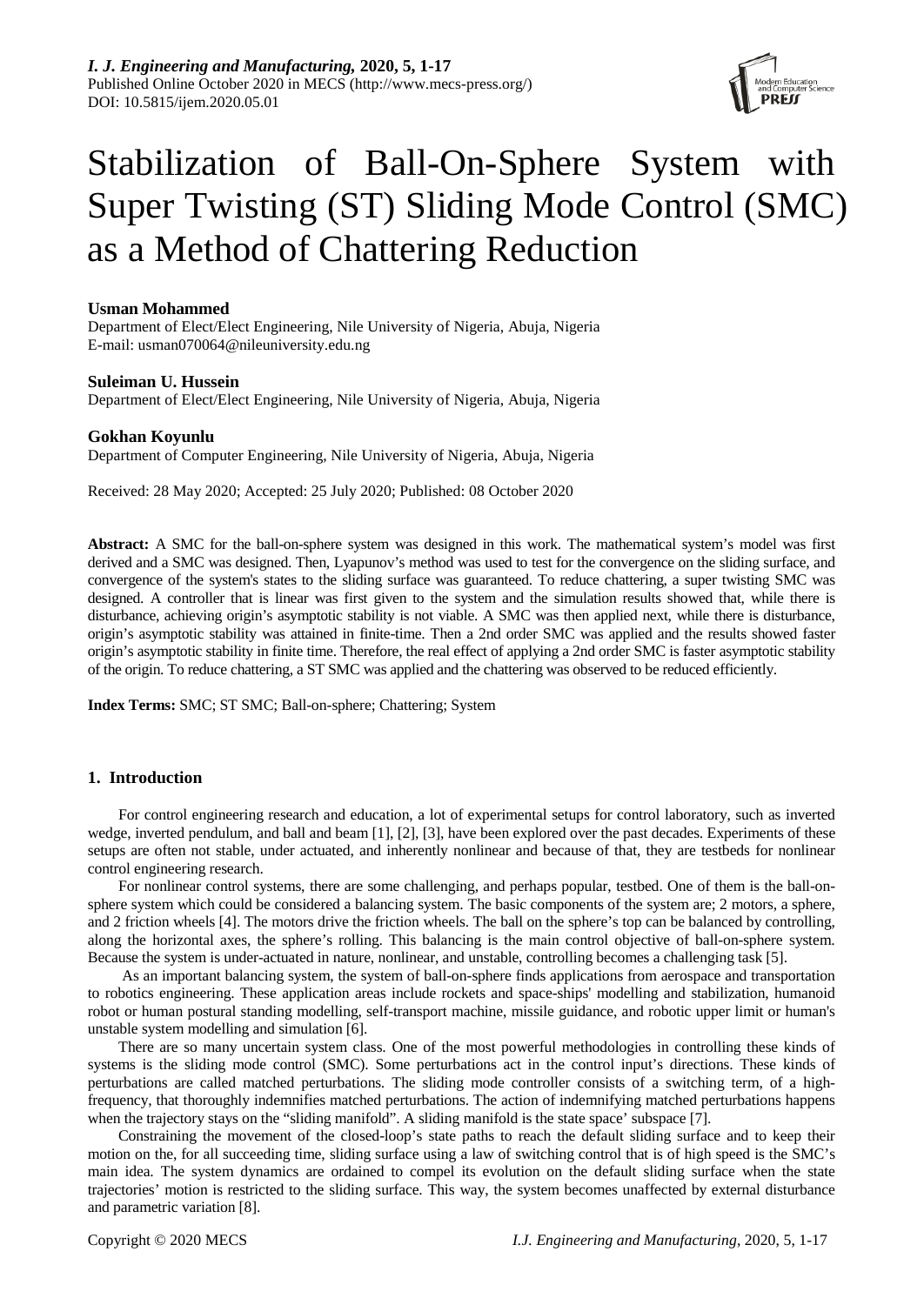The control objectives define the sliding surface. And based on the performance required in the closed-loop, discontinuous control synthesis is done to make the sliding system paths get to the sliding surface. This happens regardless of parametric variations and uncertainties [9].

The phenomenon whereby oscillations, of finite-amplitudes, finite-frequency, appear in systems employing SMC is described as chattering [10]. Small actuators' time constant, switching imperfections, and time delays in switching caused these oscillations. Consequently, in the sliding surface's neighbourhood, chattering is produced by the discontinuity in the feedback control [11]. Closed-loop control system's un-modelled dynamics excitation of sliding mode controller highfrequency switching can also cause these oscillations. The neglected dynamics in the process of system modelling are unmodelled dynamics. This could be of the neglected dynamics of the actuators and sensors. And these, un-modelled dynamics, are considerably faster than the dynamics of the main system [10]. Consequently, leading to problems such as mechanical parts heating, saturation, and consumption of significant energy [12] and also, electrical power circuits' significant heat losses and significant wear and tear for the moving mechanical parts [10].

One of the techniques for chattering reduction is the super twisting slide mode controller (ST-SMC). A similar rejection of disturbance and robustness properties of SMC can be provided by ST-SMC without the effect of chattering. ST-SMC suppresses the effect of chattering, therefore, its introduction in literature is a substantial breakthrough because the main downside of the ordinary SMC is chattering effect [13].

For the analysis of a nonlinear system, one of the powerful tools is the direct method of Lyapunov. The method is about generalized energy notion associated with systems of mechanical domain: if the total energy of a mechanical system decreases in all-time instances, then the mechanical system's motion is stable. Construction of an energy-like function that is scalar, called "Lyapunov function", and checking if it decreases in all-time instances is the main idea behind nonlinear systems stability analysis using the direct method. The generality of this method makes it powerful: it can be applied to all control systems' kinds, linear or nonlinear, time varying, infinite dimensional, time invariant, finite-dimensional, timeinvariant. Nevertheless, the method has its limitation which is the difficulty in finding the Lyapunov function [8].

This paper aims to design a SMC for ball-on-sphere system.

To achieve the aim of the paper the following objectives will be executed and these objectives are the relevance to the aim of the research;

- Investigation of the system dynamics and derivation of system's mathematical model.
- Designing of SMC for the system.
- Testing for convergence on the sliding surface using Lyapunov's method.
- Designing of ST SMC for chattering reduction.

#### **2. Literature review**

The system of the ball-on-sphere laboratory experimental control problem is considered in [14]. They showed that system decoupling, around the equilibrium, into 2 separately ball and wheel systems is viable. To achieve closed-loop system's stability, they designed a controller and the design was done based on SMC and full-state-feedback linearization. The control scheme's effectiveness is validated and demonstrated by the experimental and simulation results.

Sliding mode of a high order and dynamic SMC are studied in [15]. The additional dynamics added by the dynamic SMC can be regarded as compensators. An augmented system is the sliding system that has compensators. These compensators can also be called extra dynamics and are desired for a system's stability improvement and getting the desired performance and behaviour of the system.

The armature current and shaft speed are controlled in [16] as output variables. Separately excited DC motor is manipulated by its armature and field voltages variables. To alleviate the error of steady-state and peak overshoot of the DC motor variable structure systems based on SMC is used. Based on the obtained results, there is very little impact of outputs change on each other and against input disturbances, the controller is robust. MATLAB/SIMULINK was used to simulate the model.

An SMC that is hierarchical and that is state-dependent switching gain based is proposed in [17] for under actuated mechanical systems stabilization. 1st-level and 2nd-level sliding surfaces are the basis of the controller. The Lyapunov stability theorem was used in proving the surfaces' asymptotic stability. For the enactment of the suggested technique of control, 2 mechanical systems that are nonlinear and under actuated are used and numerical simulation is used to verify the feasibility. Bounded external disturbances are tackled efficiently by the proposed controller and robust performance is observed. When the convergence rate is compared with that of the integral SMC and ordinary SMC, it is observed that the proposed controller's rate is faster.

Nonlinear systems with active suspension are controlled in [18] using the dynamic SMC scheme. The sliding surface function, in the proposed scheme, is formed linearly with control inputs and system states. In the construction of the SM feedback controller, a term of fuzzy dynamic is utilized. Results show that the perturbations of the system did not affect the achievement of the sliding mode.

For a bi-directional DC-DC converter, a 2nd order SMC based on ST-SMC is used in [19]. 2 sliding mode controllers are designed for boost and buck modes DC-DC converter which could be switched to realize the current/voltage output regulation for different DC-DC converter working conditions. Simulation is done in PLECS for different DC-DC converter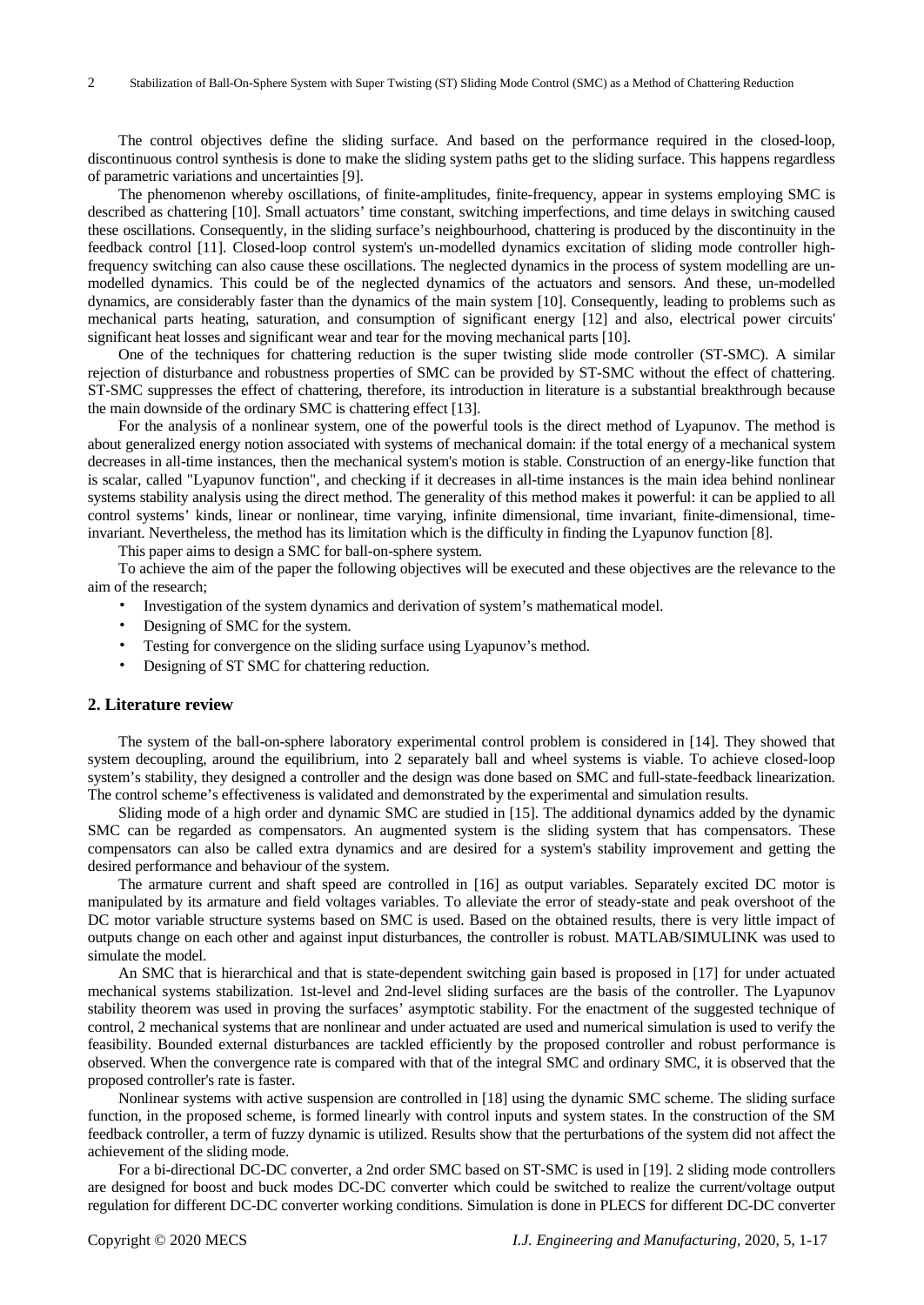working conditions. The results show the robustness and better performance for the 2nd order SMC for bi-directional DC-DC converter when compared with PID.

Under unknown external disturbances and model uncertainties, a novel adaptive ST-SMC for micro-gyroscope is proposed in [20]. They employed a high order ST-SMC strategy for the accuracy of trajectory tracking and regulation and improvement of the rate of convergence of reaching the sliding surface. This strategy not only combines the advantage of the conventional SMC with ST-SMC but also ensures that, for any initial state, the control system that's designed can get to the sliding surface and equilibrium in a lessened finite time and chattering problems are avoided. Lyapunov theory of stability is used to design an adaptive algorithm for the estimation of the angular velocity and unknown parameters of the micro-gyroscope. Finally, the simulation results show the proposed scheme's effectiveness. By comparative analysis study, ST-SMC is found out to be superior to the conventional SMC.

For robot manipulator's position tracking with external disturbances and uncertainties of parameter, an improved SMC scheme, which is the reformed conventional SMC approach, is developed in [21]. The scheme uses saturated-type SMC laws. It is shown that the asymptotic stability is achieved. The advantage of the proposed scheme can be seen from the simulation results.

[22] deals with sliding modes as a principle mode of operation, variable structure system's design aspects, basic concepts, and mathematics. Data processing and control algorithms that are used in systems of a variable structure are analysed. Control functional goals and electric drives' versatility as SMC methodology potential is demonstrated.

SMC of DC drives is considered in [23]. Dynamic modelling of DC machine and sliding mode control design are given.

A guide, for practicing control engineers, to SMC is presented in [24]. An accurate assessment of the chattering phenomenon is offered. Also, control design solutions for catalogues implementable SMC and a reference frame for future research in SMC are provided.

The remaining part of the paper is ordered in the following sequence. The system dynamics and derivation of system's mathematical model is presented where system equations are derived. Then, a SMC is designed for the system. Followed by convergence test on the sliding surface using Lyapunov's method. A ST SMC is then designed for chattering reduction. After that, simulation, analysis, results, and discussions are presented. Finally, a conclusion is drawn from the obtained results.

#### **3. Dynamic and mathematical modeling of ball-on-sphere system**

Model of the system is adopted and dynamical equations are derived [5], [25]. Independency is assumed, in all directions, around the point of equilibrium which means the system can be considered linear even though the dynamic equations are nonlinear and this means that interdependency of their parameters in various directions. With these assumptions, the system can be considered 2-D in all directions. With this, it is simplified to a system of ball and wheel. The system parameters are;  $\beta_x$ ,  $\theta_x$  which are angles of sphere and ball in the x-direction,  $\beta_y$ ,  $\theta_y$  which are angles of sphere and ball in the y-direction,  $I_B$  and  $I_D$  which are ball and sphere's moments of inertia and m mass is ball's mass, R and r which are ball and sphere radii [26].



Fig. 1. System's schema in 2-D [14].



Fig. 2. System of ball-on-sphere [26].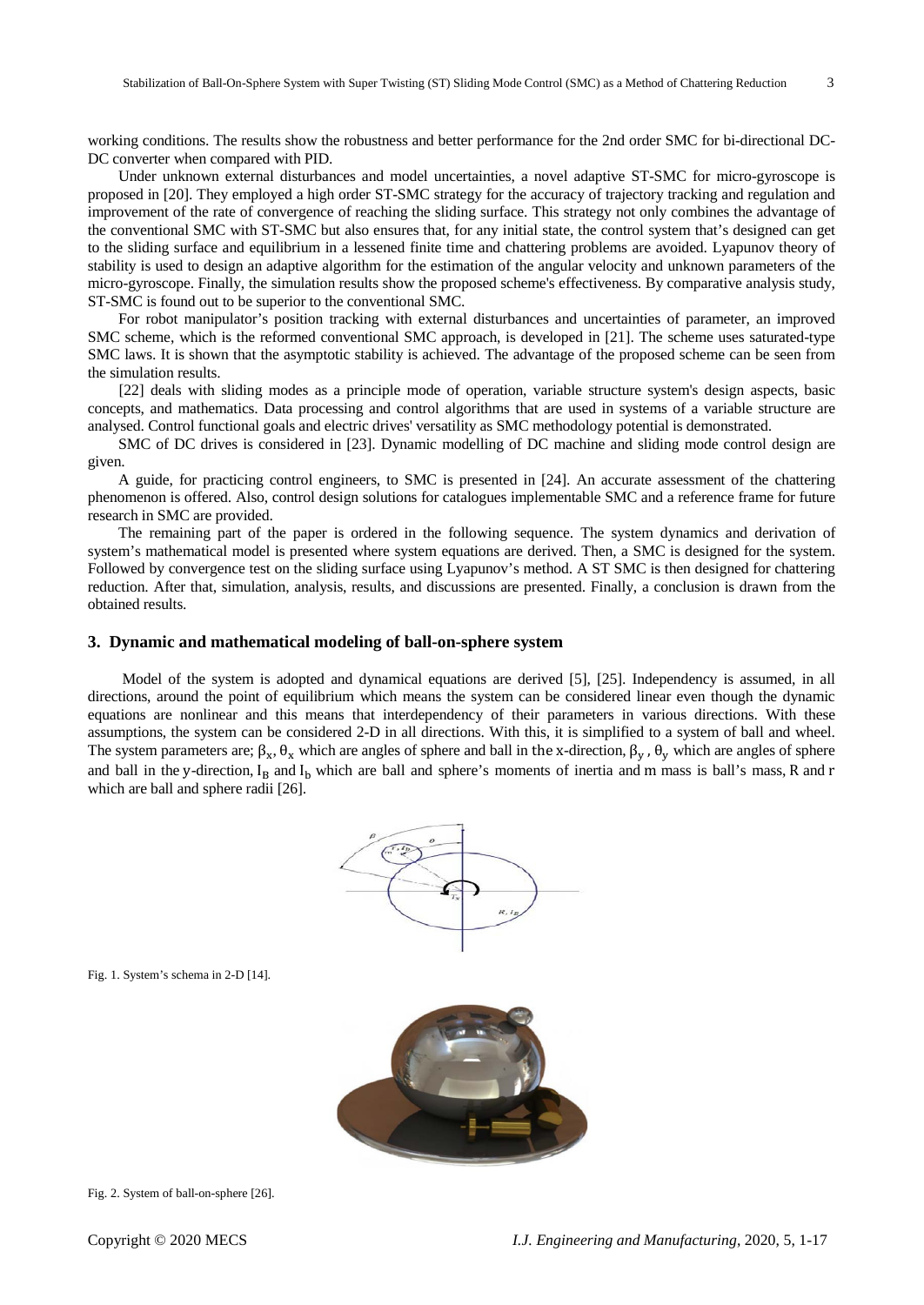Equations are derived using the Euler-Lagrangian method as follows [27]:

$$
L = T - V \tag{1}
$$

where V is the potential energy L is the Lagrangian, T is the kinetic energy.

$$
\frac{\partial}{\partial t} \left( \frac{\partial L}{\partial \dot{q}} \right) - \frac{\partial L}{\partial q} = Q_i, \ i = 1, 2, 3, 4 \tag{2}
$$

where Q is the generalized torque, q the generalized coordinate and torque and.

$$
Q_1 = 0 \t Q_2 = T_x \t Q_3 = 0 \t Q_4 = T_y \t (3)
$$

$$
\left( (R+r)m + I_b \frac{R+r}{r^2} \right) \ddot{\theta}_x + \left( -I_b \frac{R}{r^2} \right) \ddot{\beta}_x - mg \sin(\theta_x) = 0 \tag{4}
$$

$$
\left(-I_b \frac{R(R+r)}{r^2}\right) \ddot{\theta}_x + \left(I_B + I_b \frac{R^2}{r^2}\right) \ddot{\beta}_x = T_x \tag{5}
$$

$$
\left( (R+r)m + I_b \frac{R+r}{r^2} \right) \ddot{\theta}_y + \left( -I_b \frac{R}{r^2} \right) \ddot{\beta}_y - mg \sin(\theta_y) = 0 \tag{6}
$$

$$
\left(-I_b \frac{R(R+r)}{r^2}\right) \ddot{\theta}_y + \left(I_B + I_b \frac{R^2}{r^2}\right) \ddot{\beta}_y = T_y \tag{7}
$$

We linearize the system about the point of equilibrium by taking the angles, θ and β, to be small at the point [28]. That is  $sin(\theta) = \theta$ ,  $cos(\theta) = 1$ ,  $cos(\beta) = 1$  and  $sin(\beta) = \beta$ .

Then putting these assumptions into equations  $(4) - (7)$  gives;

$$
a\ddot{\theta}_x + b\ddot{\beta}_x - mg\theta_x = 0 \tag{8}
$$

$$
c\ddot{\theta}_x + d\ddot{\beta}_x = T_x \tag{9}
$$

$$
a\ddot{\theta}_y + b\ddot{\beta}_y - mg\theta_y = 0\tag{10}
$$

$$
c\ddot{\theta}_y + d\ddot{\beta}_y = T_y \tag{11}
$$

where

$$
a = \left( (R+r)m + I_b \frac{R+r}{r^2} \right), b = \left( -I_b \frac{R}{r^2} \right), c = \left( -I_b \frac{R(R+r)}{r^2} \right), d = \left( I_B + I_b \frac{R^2}{r^2} \right)
$$

So, equations  $(8) - (11)$  are the linearized model of the ball-on-sphere system. These equations can be separated into the ball's and sphere's equation of motion, respectively.

$$
\begin{cases} \ddot{\theta}_{x} = c_{1} \theta_{x} + c_{2} T_{x} \\ \ddot{\theta}_{y} = c_{1} \theta_{y} + c_{2} T_{y} \end{cases}
$$
\n(12)

$$
\begin{cases}\n\ddot{\beta}_x = c_3 \theta_x + c_4 T_x \\
\ddot{\beta}_y = c_3 \theta_y + c_4 T_y\n\end{cases}
$$
\n(13)

where

$$
c_1 = \frac{mgd}{ad-bc}
$$
  $c_2 = -\frac{b}{ad-bc}$   $c_3 = \frac{mgc}{bc-ad}$   $c_4 = -\frac{a}{bc-ad}$ 

Assuming  $T_x$  and  $T_y$  to be the inputs and  $\theta_x$ ,  $\beta_x$ ,  $\theta_y$  and  $\beta_y$  to be the outputs of the system. By numbering the state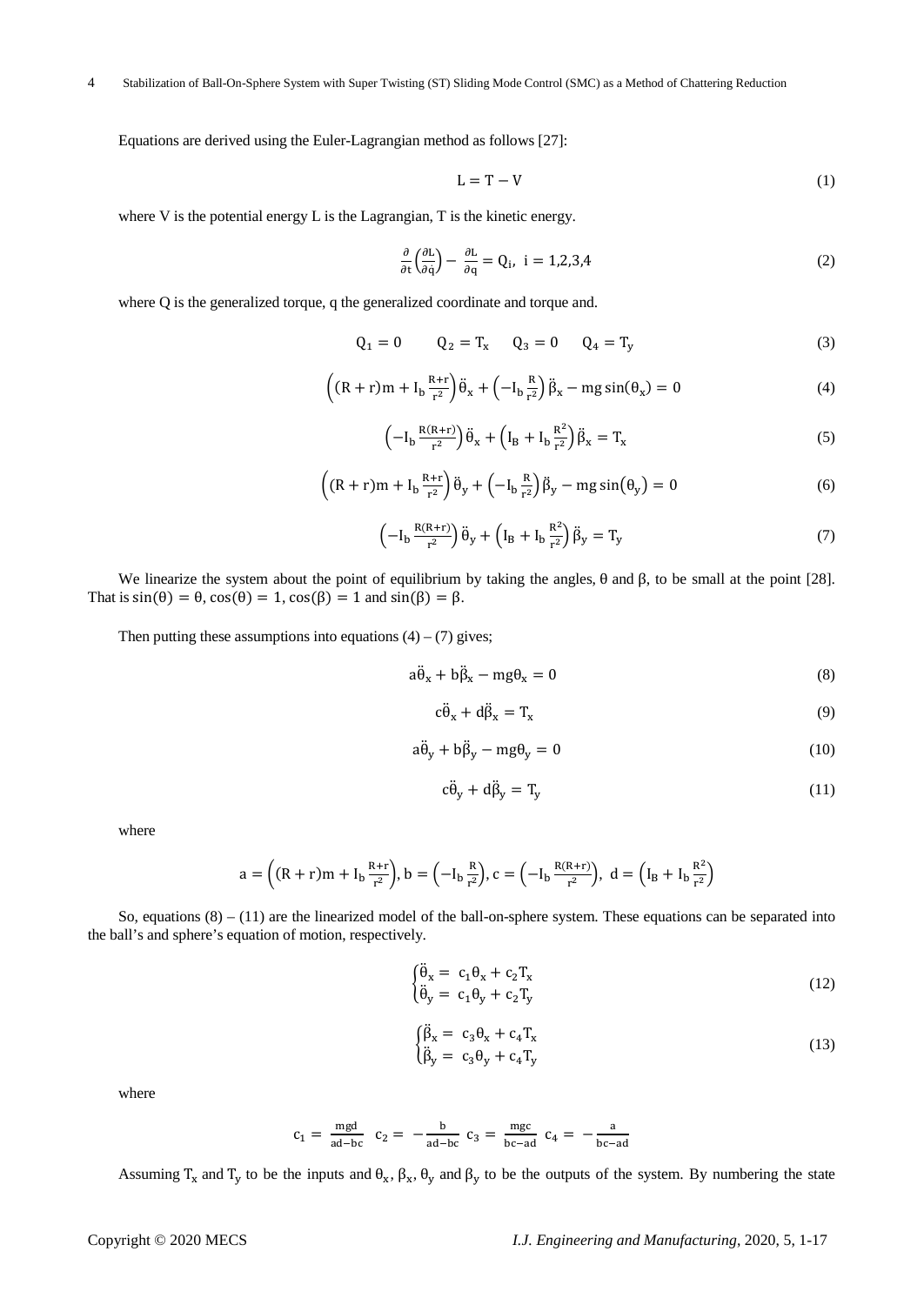variables, arbitrarily, we have;

$$
x_1 = \theta_x, \ x_2 = \beta_x, \ x_3 = \theta_y, \ x_4 = \beta_y, \ x_5 = \dot{\theta}_x, \ x_6 = \dot{\beta}_x, \ x_7 = \dot{\theta}_y, \ x_8 = \dot{\beta}_y \tag{14}
$$

From equations  $(8) - (14)$  we get;

$$
\begin{cases}\n\dot{x}_1 = x_5 \\
\dot{x}_2 = x_6 \\
\dot{x}_3 = x_7 \\
\dot{x}_4 = x_8\n\end{cases}
$$
\n
$$
\begin{cases}\n\dot{x}_1 = x_5 \\
\dot{x}_3 = x_7\n\end{cases}
$$
\n
$$
\begin{cases}\n\dot{x}_3 = x_1 - wT_x \\
\dot{x}_6 = zx_1 - pT_x \\
\dot{x}_7 = vx_3 - wT_y \\
\dot{x}_8 = zx_3 - pT_y\n\end{cases}
$$
\n(15)

where

$$
v = c_1
$$
,  $w = -c_2$ ,  $z = c_3$ ,  $p = -c_4$ 

# **4. SMC for ball-on-sphere system**

SMC design has 2 stages [29] and the relevance between the two stages is stated below:

i. Sliding surface design so that sliding movement satisfies design requirements.

ii. Control law designing so that system's state attracts the switching surface.

Let the sliding surface be defined as

$$
s = \left(\frac{d}{dt} + \gamma\right)^{n-1} e \tag{16}
$$

where  $e = x_d - x$  path error, x is the system path,  $x_d$  is the reference path,  $\gamma$  is strictly non-negative, and n is the order the system.

Then, n=2 for 2nd –order system, hence, the sliding surface is

$$
s = \dot{e} + \gamma e \tag{17}
$$

which implies

$$
\dot{s} = \ddot{e} + \gamma \dot{e} \tag{18}
$$

From equation (12)

$$
\dot{\mathbf{s}} = \ddot{\theta}_{\mathbf{x}d} - \mathbf{c}_1 \theta_{\mathbf{x}} - \mathbf{c}_2 \mathbf{T}_{\mathbf{x}} + \gamma (\dot{\theta}_{\mathbf{x}d} - \dot{\theta}_{\mathbf{x}}) \tag{19}
$$

Setting equation (19) to zero, that is 
$$
\dot{s} = 0
$$
, gives the equivalent control as;

$$
u_{eq} = c_2^{-1} [\hat{\theta}_{xd} - c_1 \theta_x + \gamma (\theta_{xd} - \theta_x)] \tag{20}
$$

The sliding mode control is

$$
u_{SMC} = u_{eq} + u_n \tag{21}
$$

where  $u_n = ksgn(s)$  is the switching control.

Then, the SMC law for the position of the ball along x and y directions is: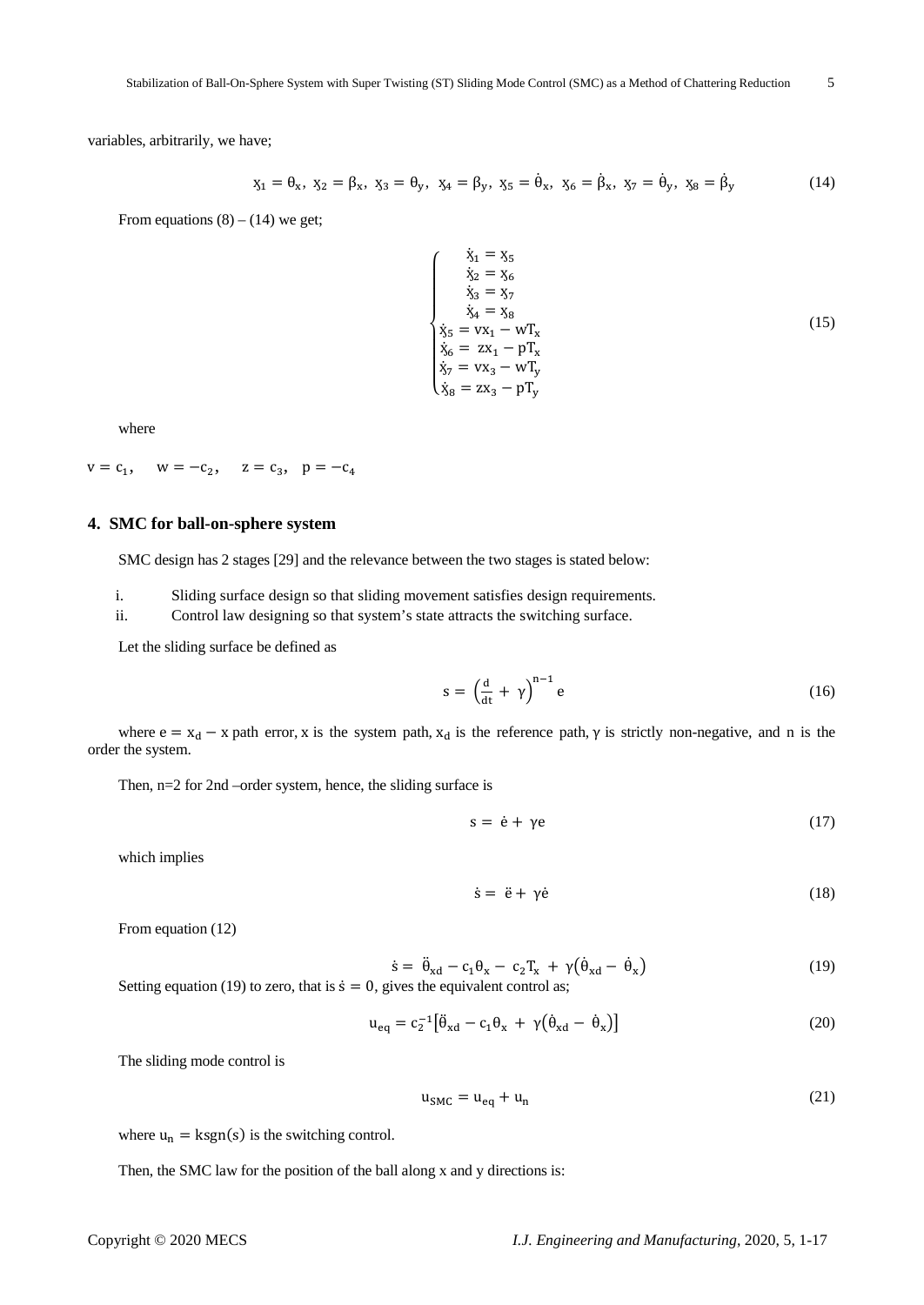$$
\begin{cases}\n\mathbf{u}_{\mathrm{SMC},\mathbf{b},\mathbf{x}} = c_2^{-1} [\ddot{\theta}_{\mathrm{xd}} - c_1 \theta_{\mathrm{x}} + \gamma (\dot{\theta}_{\mathrm{xd}} - \dot{\theta}_{\mathrm{x}}) + \mathrm{ksgn}(\mathrm{s})] \\
\mathbf{u}_{\mathrm{SMC},\mathbf{b},\mathbf{y}} = c_2^{-1} [\ddot{\theta}_{\mathrm{yd}} - c_1 \theta_{\mathrm{y}} + \gamma (\dot{\theta}_{\mathrm{yd}} - \dot{\theta}_{\mathrm{y}}) + \mathrm{ksgn}(\mathrm{s})]\n\end{cases} (22)
$$

Similarly, from equation (13) and applying the same procedure, SMC law for the position sphere along x and y directions is:

$$
\begin{cases}\n u_{\text{SMC},s,x} = c_4^{-1} [\hat{\beta}_{xd} - c_3 \theta_x + \gamma (\hat{\beta}_{xd} - \hat{\beta}_x) + \text{ksgn}(s)] \\
 u_{\text{SMC},s,y} = c_4^{-1} [\hat{\beta}_{yd} - c_3 \theta_y + \gamma (\hat{\beta}_{yd} - \hat{\beta}_y) + \text{ksgn}(s)]\n\end{cases}
$$
\n(23)

For the existence of a SM in a sliding manifold and for the system to attain, in finite of time and independent of the initial condition, the sliding manifold, this condition is to be met [14]:

$$
\text{ss} \le -3|\text{s}| \tag{24}
$$

here  $\overline{3}$  is a constant rigorously positive.

#### **5. Test for convergence on the sliding surface using Lyapunov's method**

Let y = 0 be a point of equilibrium of  $\dot{y} = h(y)$  and h: J  $\rightarrow R^n$ . Again, let  $v_n: J \rightarrow R$  be a continuous function that is differentiable such that

i.  $v_n(0) = 0$ <br>ii.  $v_n(v) > 0$ ii.  $v_n(y) > 0$  in J – {0} iii.  $f_n(y) < 0$  in J – {0}

Then  $y = 0$  is "asymptotically stable" [8].

To satisfy equation (24), which is the reachability condition, let the control input be taken as

$$
T_x = \ddot{\theta}_{xd} - c_1 \theta_x + \gamma (\dot{\theta}_{xd} - \dot{\theta}_x) + \text{kgn(s) and } c_2 = 1 \tag{25}
$$

Substituting equation (25) into equation (19) gives

 $\dot{s} = -ksgn(s)$  but  $sgn(s) = \frac{|s|}{s}$  which implies

 $\dot{s} = -k \frac{|s|}{s}$ . Consequently,

$$
\dot{s}s = -k|s| \tag{26}
$$

Assuming a function  $v_n(y)$  exists of the state y over time t such that

$$
\begin{cases}\nv_n(y) = \frac{1}{2} \{s(y)\}^2 \\
\dot{v}_n(y) = \frac{\partial}{\partial t} \left[ \{s(y)\}^2 \right] \\
\dot{v}_n(y) = \dot{s}s\n\end{cases}
$$
\n(27)

It is evident from equations (26) and (27) that  $v_n(0) = 0$ ,  $v(y) > 0$ ,  $\dot{v}_n(y) < 0$ , and this implies asymptotic stability since k is a constant that is rigorously positive.

Hence, the reachability condition is satisfied and system state convergence to the sliding surface is guaranteed whenever the controller is given to the system.

Similarly, it can be shown that for the input control along the y-axis the reachability condition is satisfied and system state convergence to the sliding surface is guaranteed when the controller is given to the system.

#### **6. ST SMC for ball-on-sphere system**

A type of 2nd –order SMC known as the ST algorithm can be used as a technique for chattering reduction. The algorithm is as shown below [30]: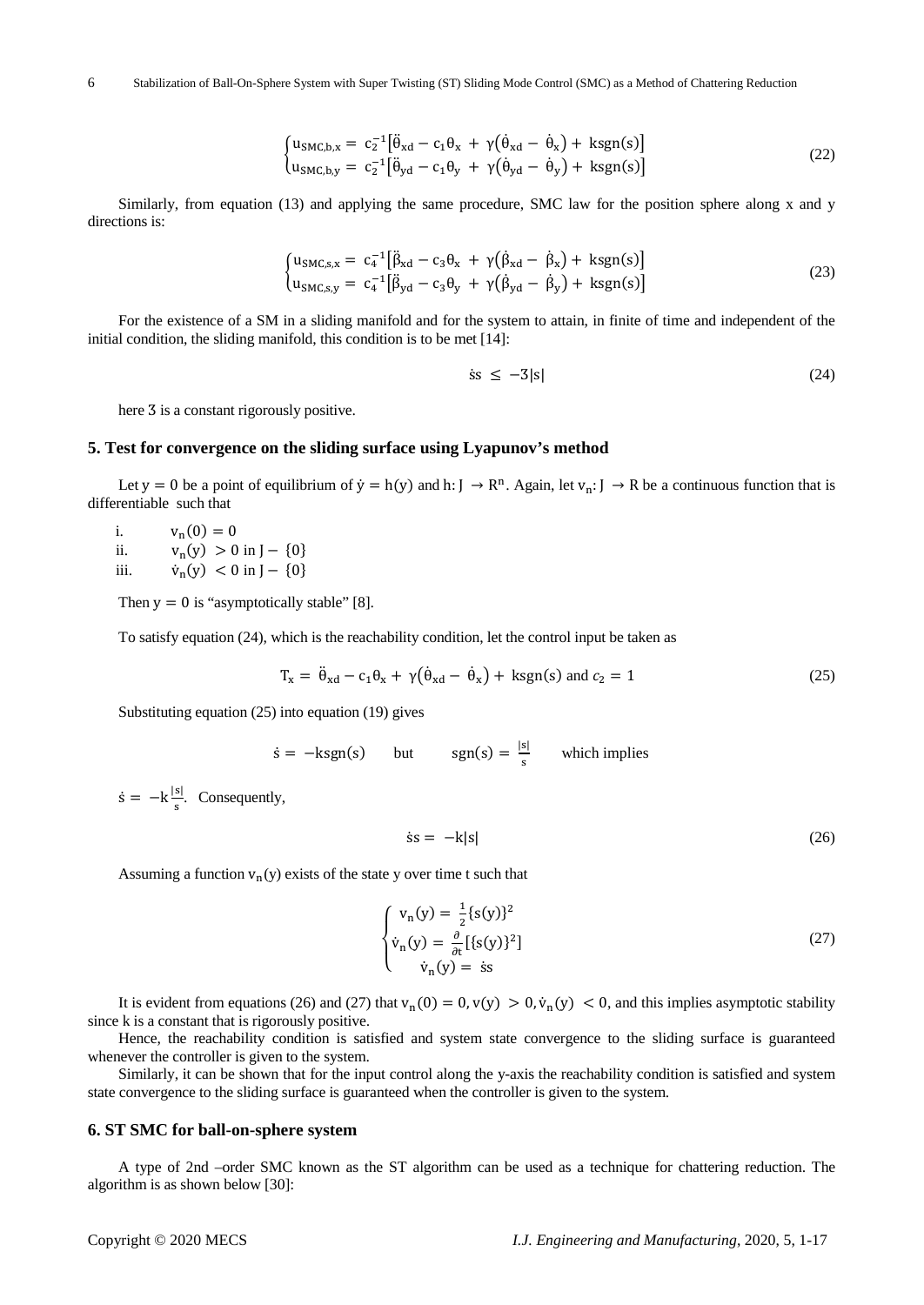$$
\mathbf{u}_{n} = \mathbf{u}_{n1} + \dot{\mathbf{u}}_{n2} \tag{28}
$$

where

$$
u_{n1} = -\sqrt{k}\sqrt{|s|}sgn(s)
$$
 (29)

$$
\dot{u}_{n2} = -1.1 \text{kggn}(s) \tag{30}
$$

Here, k is gain which is positive and its value can be sufficiently large. To achieve good close-loop performance, this gain can be progressively increased.

For chattering reduction, the equivalent control and the super twisting algorithm can be coupled to give a good performance. Substituting (29) and (30) into (28) gives

$$
u_n = \left(-\sqrt{k}\sqrt{|s|}sgn(s)\right) + \left(-1.1\text{kg}n(s)\right) \tag{31}
$$

By coupling equation (22) and equation (31) we get the ST SMC law for the position of the ball along x and y directions as:

$$
\begin{cases}\nu_{\text{SMC},b,x} = c_2^{-1} \left[ \ddot{\theta}_{xd} - c_1 \theta_x + \gamma (\dot{\theta}_{xd} - \dot{\theta}_x) + (-\sqrt{k} \sqrt{|s|} \text{sgn}(s)) + (-1.1 \text{kgn}(s)) \right] \\
u_{\text{SMC},b,y} = c_2^{-1} \left[ \ddot{\theta}_{yd} - c_1 \theta_y + \gamma (\dot{\theta}_{yd} - \dot{\theta}_y) + (-\sqrt{k} \sqrt{|s|} \text{sgn}(s)) + (-1.1 \text{kgn}(s)) \right]\n\end{cases} (32)
$$

Similarly, by coupling equation (23) and equation (31) we get the ST SMC law for the position of the sphere along x and y directions as:

$$
\begin{cases}\nu_{\text{SMC},s,x} = c_{4}^{-1} \left[ \ddot{\beta}_{\text{xd}} - c_{3} \theta_{\text{x}} + \gamma (\dot{\beta}_{\text{xd}} - \dot{\beta}_{\text{x}}) + (-\sqrt{k} \sqrt{|s|} \text{sgn}(s)) + (-1.1 \text{kgn}(s)) \right] \\
u_{\text{SMC},s,y} = c_{4}^{-1} \left[ \ddot{\beta}_{\text{yd}} - c_{3} \theta_{\text{y}} + \gamma (\dot{\beta}_{\text{yd}} - \dot{\beta}_{\text{y}}) + (-\sqrt{k} \sqrt{|s|} \text{sgn}(s)) + (-1.1 \text{kgn}(s)) \right]\n\end{cases} (33)
$$

### **7. Simulations, analysis, results, and discussion**

To control the system, the system's physical parameters are presented in Table 1. These parameters are arbitrarily chosen for simulation.

Desired initial conditions are also specified as presented in Table 2. These parameters are also arbitrarily chosen for simulation.

The simulation was done using MATLAB/SIMULINK

Table 1. System's considered parameters [27].

| <b>Parameter</b>                   | <b>Value</b>          | <b>Units</b>     |
|------------------------------------|-----------------------|------------------|
| Ball's mass (m)                    | 0.06000               | kg               |
| Ball's radius (r)                  | 0.01250               | m                |
| Sphere's radius (R)                | 0.15000               | m                |
| Ball's moment of inertia $(I_h)$   | $3.75 \times 10^{-6}$ | $kg$ . $m2$      |
| Sphere's moment of inertia $(I_R)$ | 0.99                  | $kg$ . $m2$      |
| Gravitational acceleration (g)     | 9.81                  | m/s <sup>2</sup> |

Table 2. System's initial conditions of the system.

| <b>Initial parameter</b>                  | <b>Value</b> | <b>Units</b> |
|-------------------------------------------|--------------|--------------|
| $\mathbf{p}_{\mathrm{x0}}$                |              | radian       |
| $5_{x0}$                                  |              | radian       |
| $\theta_{\rm y0}$                         |              | radian       |
| $B_{\rm y0}$                              |              | radian       |
| $\theta_{\rm x0}$                         | $-2$         | radian/s     |
| $v_{\rm x0}$                              |              | radian/s     |
| $\mathsf{\sigma}_{\mathtt{v} \mathtt{0}}$ | $-2$         | radian/s     |
| $v_{\rm V0}$                              |              | radian/s     |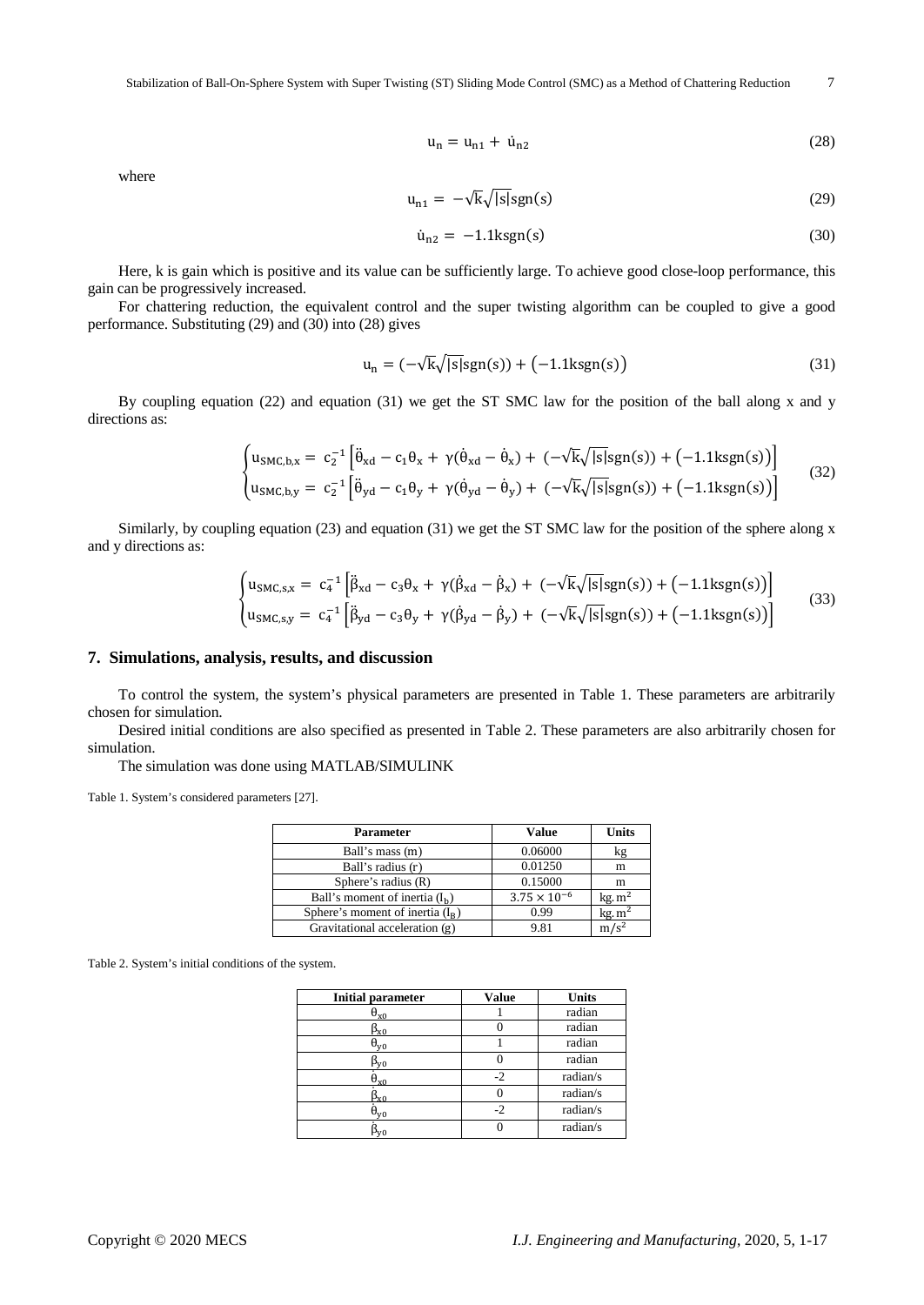#### *A. Linear Controller*

Using the system's state space model, when a linear controller is applied, it is observed that the controller does not provide, while there is disturbance, origin's asymptotic stability but it provides origin's asymptotic stability, Fig 3. and Fig. 4, in the absence of disturbance. As it is observed from Fig 5. and Fig 6., the system states oscillate around zero with disturbance. Gain values of 3 and 4 were used for controlled-output and its derivative, respectively. sin 2t is the applied disturbance.



Fig 3. Response with a linear controller with no disturbance along x direction.



Fig 4. Response with a linear controller with no disturbance along y direction.



Fig 5. Response with a linear controller with disturbance along x direction

.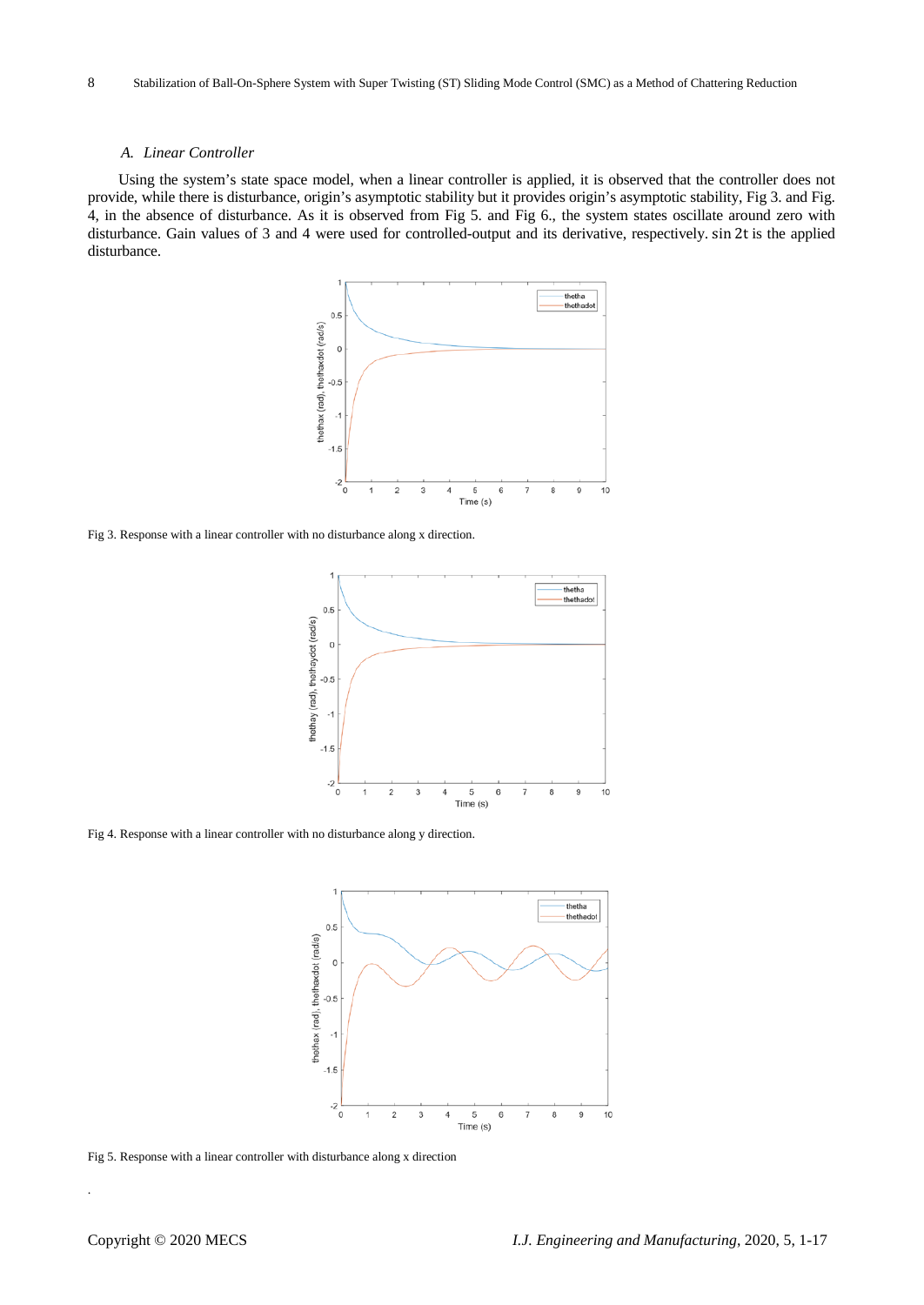

Fig 6. Response with a linear controller with no disturbance along y direction.

#### *B. SMC*

Using same system parameters, as for the linear controller, using the SMC the states of the system attain, in finite time, zero even while there is disturbance. Comparing Fig 3., Fig 4. and Fig 7., Fig. 8, the settling time of the SM response is noticed to be smaller than that of the linear control. Fig 9. and Fig 10. Show sliding mode controller sliding variable. Fig 11. and Fig 12. show the sliding phase and the reaching phase (ss  $\leq$  0). Fig 13. and Fig 14. show the zoomed view of the sliding phase and the reaching phase which show a zigzag motion that indicates the presence of chattering. Fig 15. and Fig 16. show the effort of the sliding mode controller.



Fig 7. Response with SMC with disturbance along x direction.



Fig 8. Response with SMC with disturbance along y direction.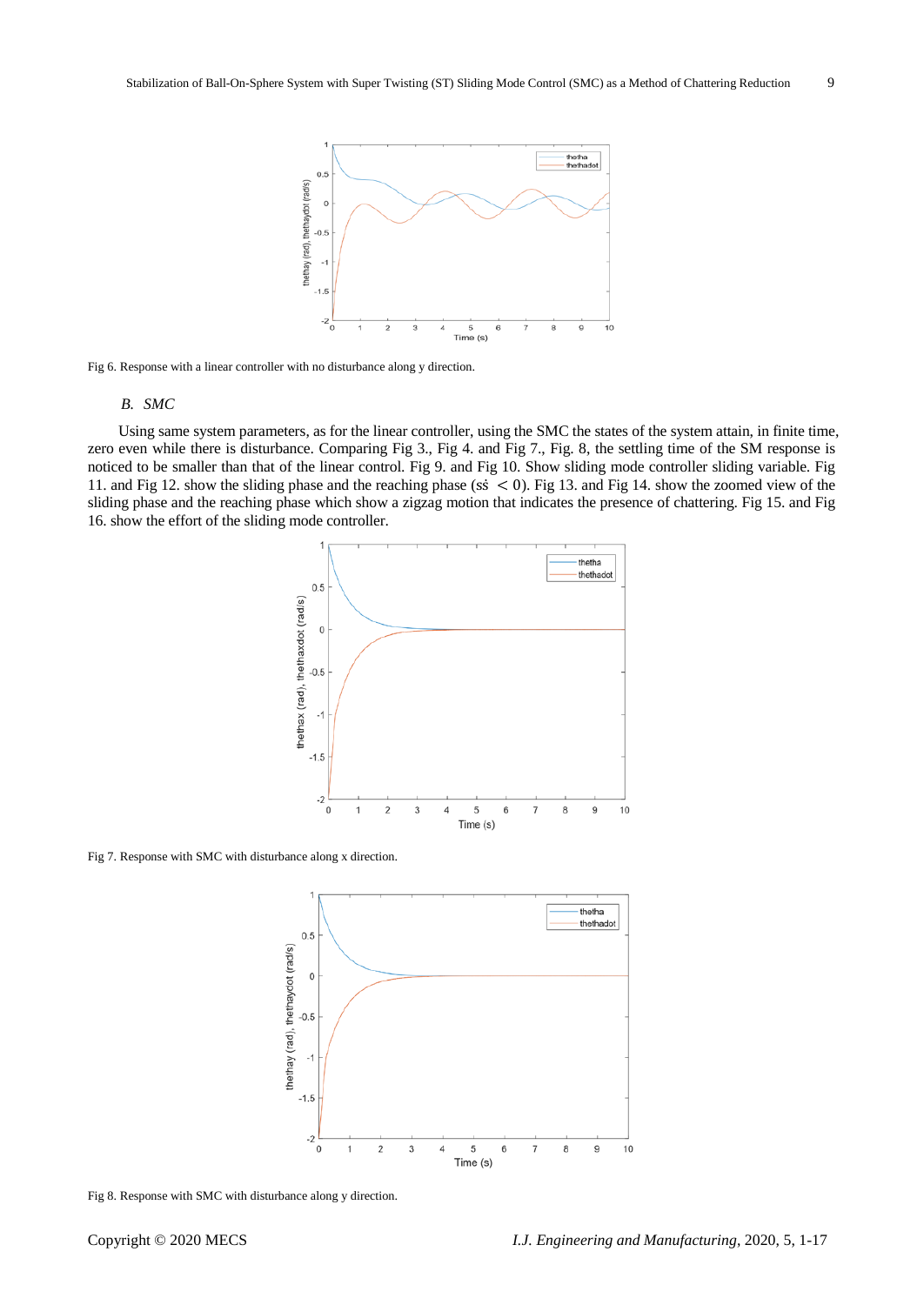

Fig 9. Sliding variable along x direction.





Fig 10. Sliding variable along y direction.

Fig 11. Reaching and sliding phases along x direction.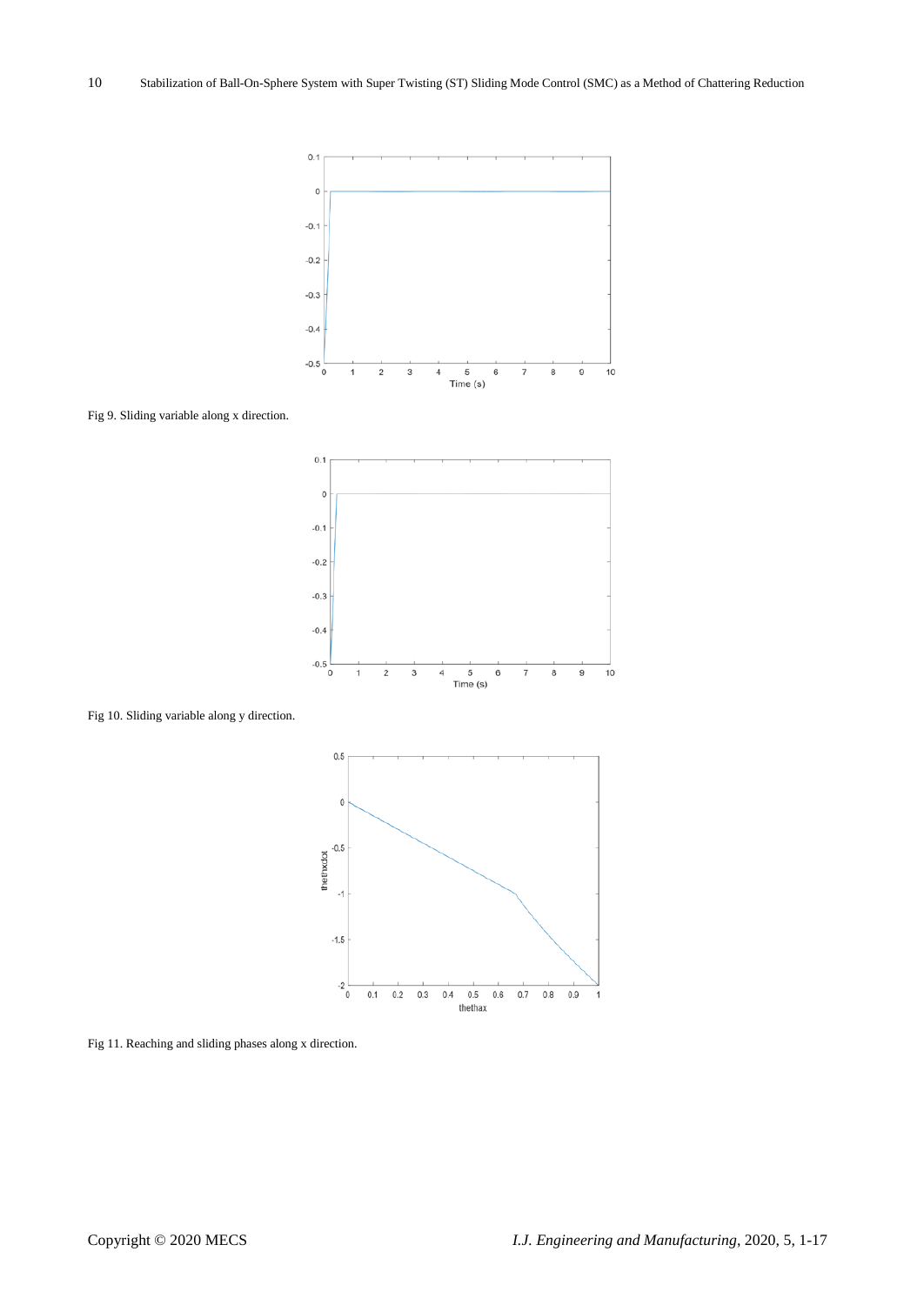

Fig 12. Reaching and sliding phases along y direction.



Fig 13. Zoomed view of reaching and sliding phases along x direction.



Fig 14. Zoomed view of reaching and sliding phases along y direction.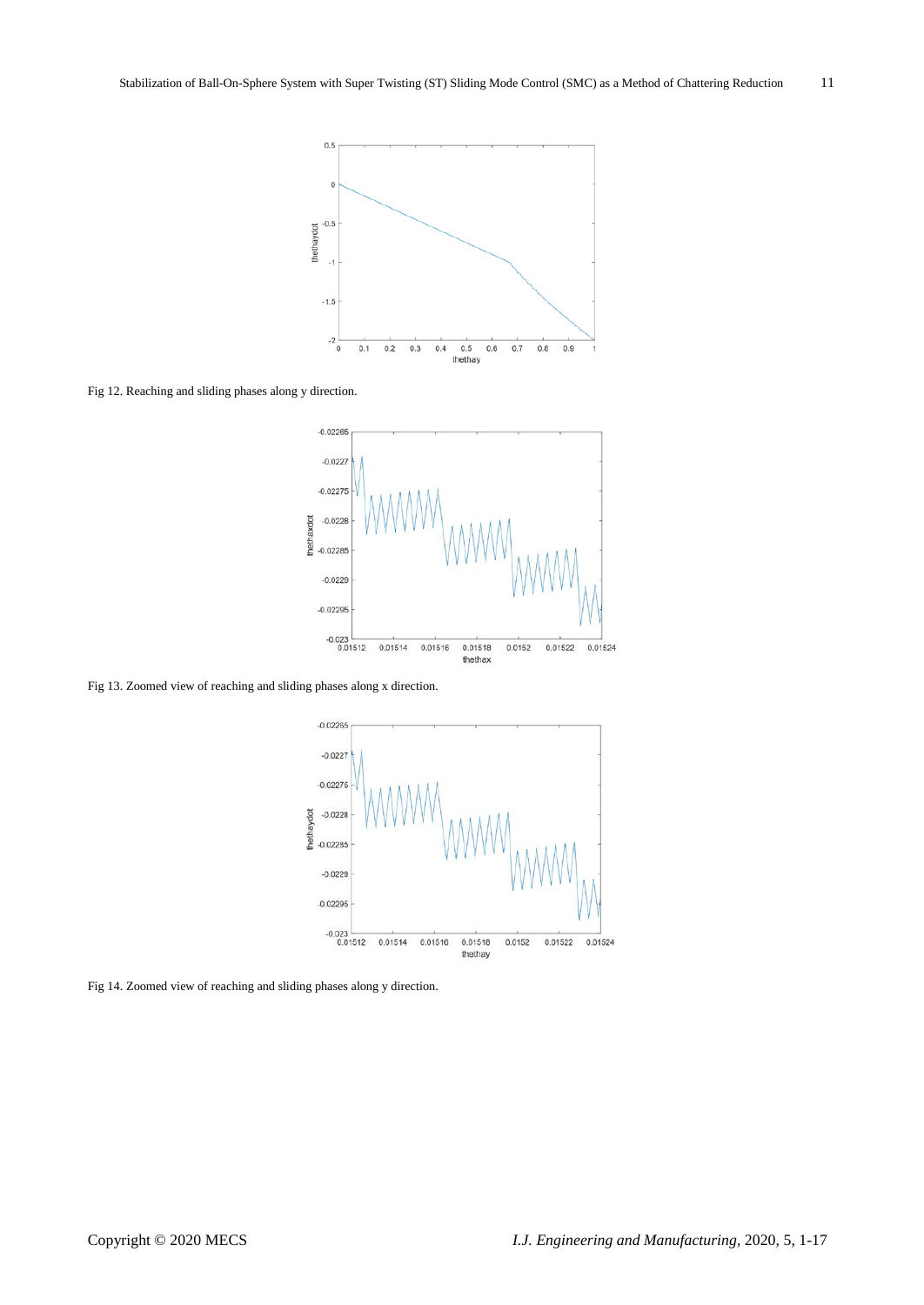

Fig 15. SMC along x direction.



Fig 16. SMC along y direction.

#### *C. 2nd –order SMC*

Fig 17., Fig 18. show the 2nd –order SMC response. It is noticed that system states attain, in finite time, zero. Comparing with the SMC's response, Fig 7. and Fig 8., it is evident that the controlled-output and its derivative reach zero faster with 2nd –order SMC. Fig 19. and Fig 20. show the sliding variable for the 2nd –order SMC. And Fig 21. and Fig 22. show the 2nd –order SMC effort where system dynamical collapse is attained in the 2nd –order SM since dynamics of systems are equal and zero.



Fig 17. Response with 2nd –order SMC along x direction.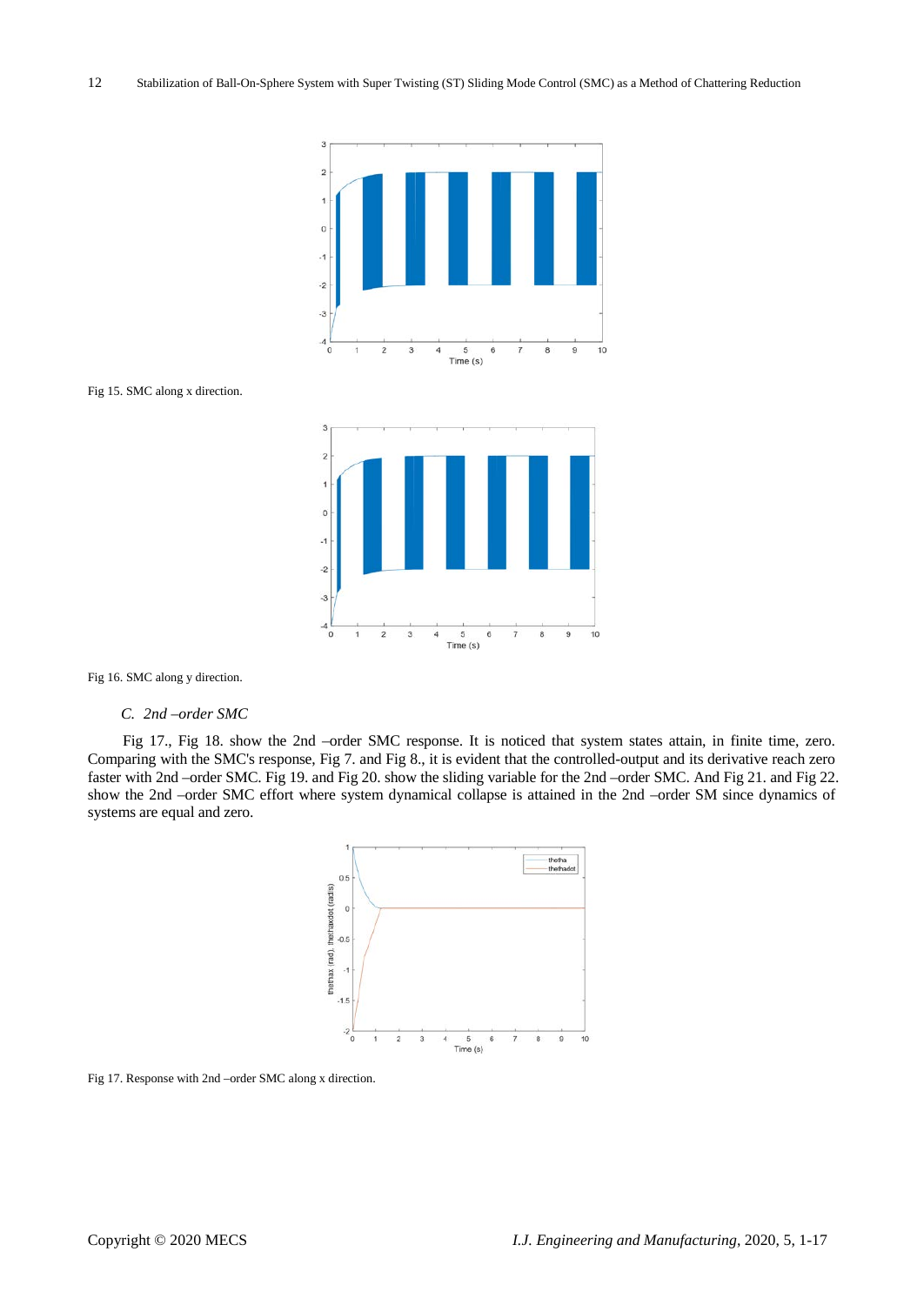

Fig 18. Response with 2nd –order SMC along y direction.



Fig 19. Second-order sliding variable along x direction.



Fig 20. Second-order sliding variable along y direction.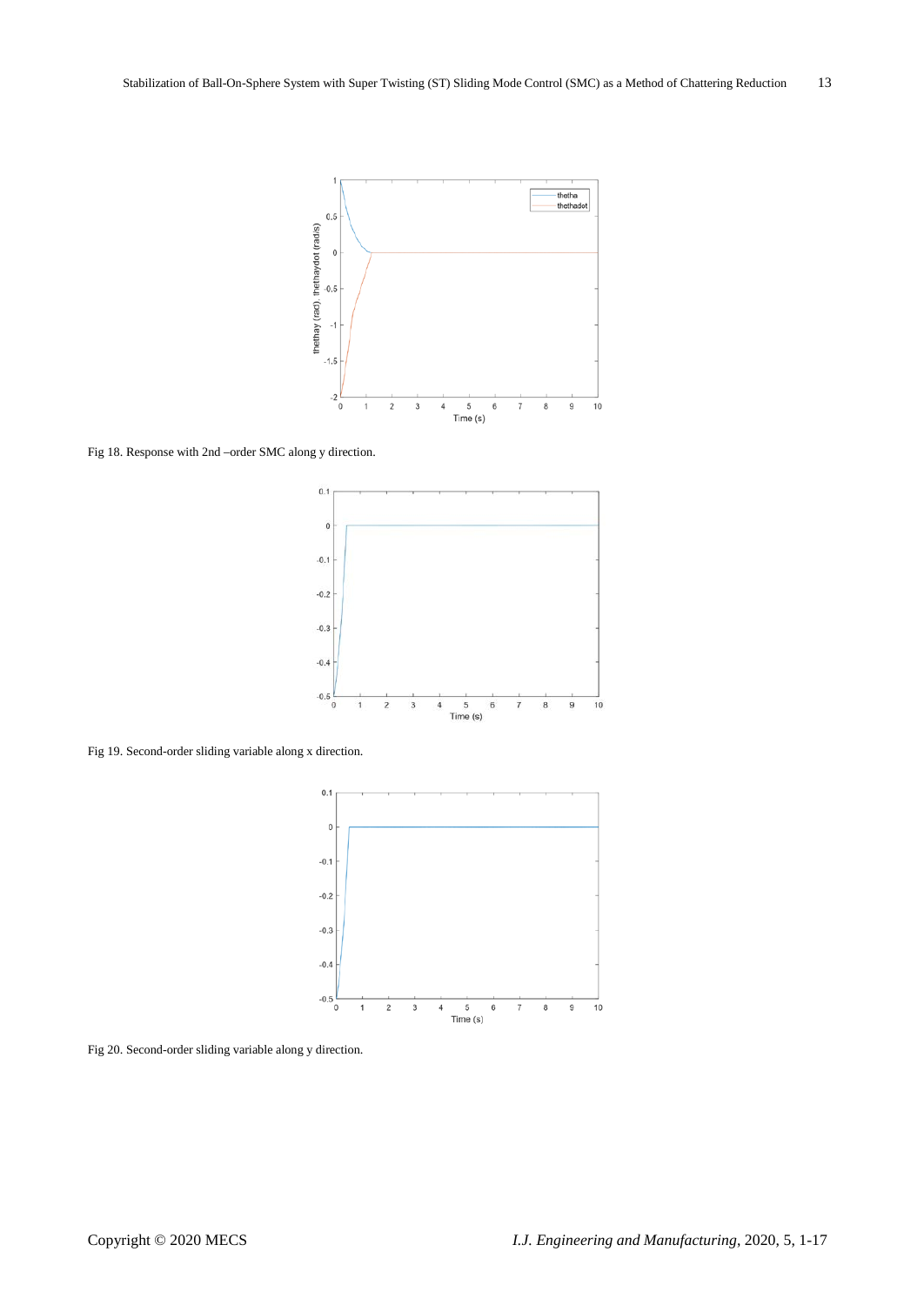

Fig 21. 2nd –order SMC along x direction.



Fig 22. 2nd –order SMC along y direction.

#### *D. ST SMC*

Fig 23., Fig 24. and Fig 25., Fig 26, show the ST sliding variable and the ST SMC, respectively. The reference trajectory used for this control is 2cost. It is noticed that the ST SMC has effectively reduced the chattering amplitude and the sliding variable is driven, in finite time, to zero.



Fig 23. ST sliding variable along x direction.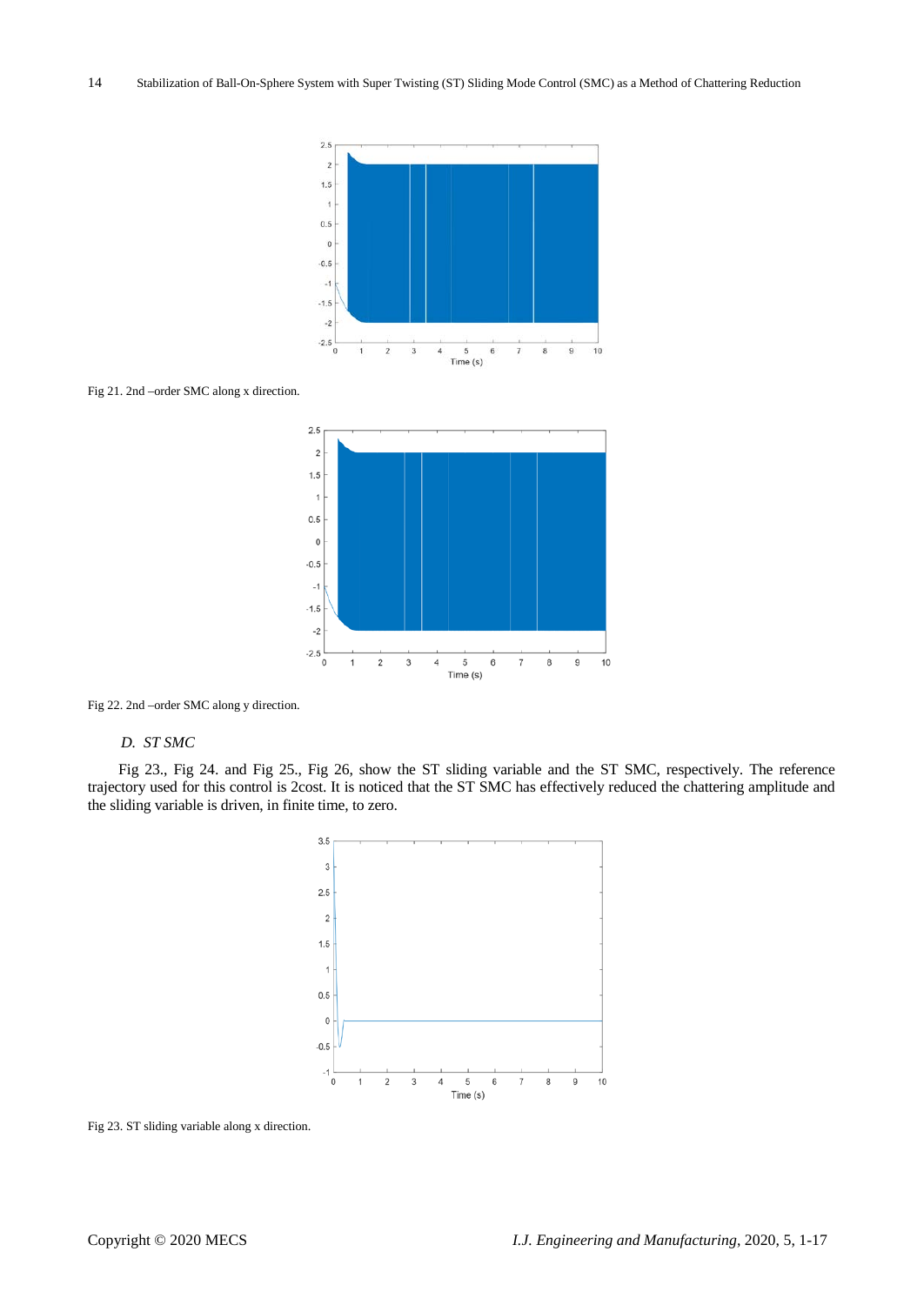

Fig 24. ST sliding variable along y direction.





Fig 26. ST SMC along y direction.

#### **8. Conclusion**

The paper aimed to design a SMC for ball-on-sphere system. The aim was achieved by first, developing the mathematical model of the system, then designing a SMC, testing for convergence on the sliding surface, and designing a ST SMC for chattering reduction. The responses show that even with disturbance a SMC can provide origin's asymptotic stability, which confirms the robustness and convergence of SMC in finite time. The  $2<sup>nd</sup>$  –order SMC provides faster asymptotic stability of the origin. Super twisting SMC is observed to be an efficient chattering reduction method. Chattering is the major problem with SMC. This work provides an efficient way of reducing chattering which gives an addition to the current state of the method.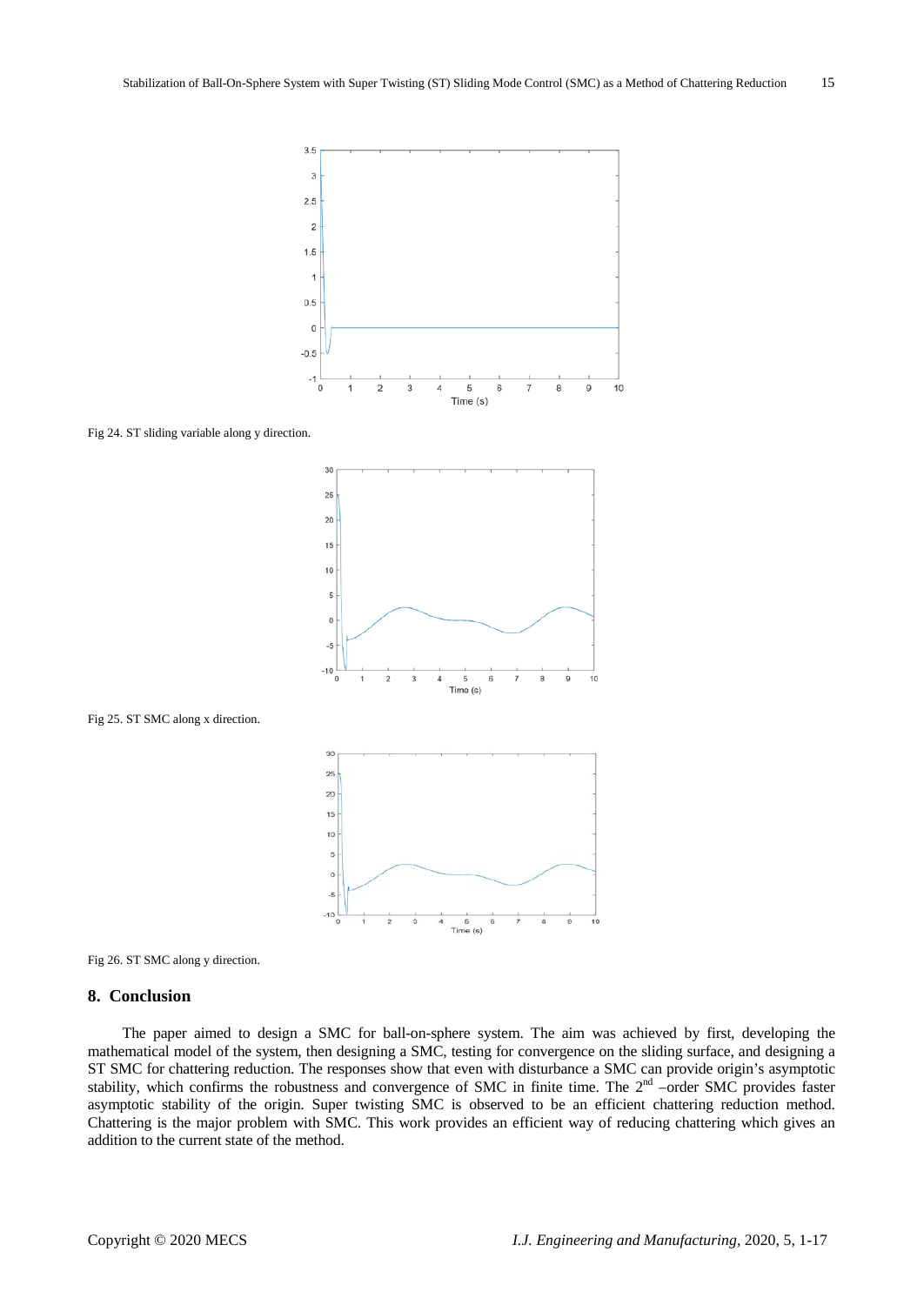#### **References**

- [1] K. Furuta, M. Yamakita, and S. Kobayashi, "Swing-up Control of Inverted Pendulum Using Pseudo-State Feedback," Proc. Inst. Mech. Eng. Part J. Syst. Control Eng., vol. 206, no. 4, pp. 263–269, Nov. 1992, doi: 10.1243/PIME\_PROC\_1992\_206\_341\_02.
- [2] J. Hauser, S. Sastry, and P. Kokotović, "Nonlinear control via approximate input-output linearization: The ball and beam example," Autom. Control IEEE Trans. On, vol. 37, pp. 392-398, Apr. 1992, doi: 10.1109/9.119645.
- [3] M. L. Moore, J. T. Musacchio, and K. M. Passino, "Genetic adaptive control for an inverted wedge: experiments and comparative analyses," Eng. Appl. Artif. Intell., vol. 14, no. 1, pp. 1–14, Feb. 2001, doi: 10.1016/S0952-1976(00)00047-6.
- [4] E. Zakeri, S. Moezi, and Y. Bazargan-lari, "Control of a Ball on Sphere System with Adaptive Feedback Linearization method for regulation purpose," MAJLESI J. Mechatron. Syst. 102013 23, vol. 2, Oct. 2013.
- [5] M. Ho, Y. Tu, and H. Lin, "Controlling a ball and wheel system using full-state-feedback linearization [Focus on Education]," Control Syst. IEEE, vol. 29, pp. 93–101, Nov. 2009, doi: 10.1109/MCS.2009.934085.
- [6] C. Graf and T. Röfer, "A Closed-loop 3D-LIPM Gait for the RoboCup Standard Platform League Humanoid," p. 5, 2010.
- [7] C. Edwards, A. Akoachere, and S. K. Spurgeon, "Sliding-mode output feedback controller design using linear matrix inequalities," IEEE Trans. Autom. Control, vol. 46, no. 1, pp. 115–119, Jan. 2001, doi: 10.1109/9.898702.
- [8] J.-J. E. Slotine and W. Li, Applied nonlinear control. Englewood Cliffs, N.J: Prentice-Hall, 1991.
- [9] A. Rhif, Z. Kardous, and N. B. Braiek, "A PID-Sliding Mode Control Design for a Coupled Tank," p. 6, 2012.
- [10] H. Brandtstadter, "Sliding Mode Control of Electromechanical Systems," p. 140.
- [11] W. Perruquetti and J. P. Barbot, Eds., Sliding mode control in engineering. New York: M. Dekker, 2002.
- [12] F. Piltan, N. Sulaiman, M. Rashidi, Z. Tajpaikar, and P. Ferdosali, "Design and Implementation of Sliding Mode Algorithm: Applied to Robot Manipulator-A Review," Int. J. Robot. Autom., p. 18, 2011.
- [13] C. T. Heng et al., "DESIGN AND ANALYSIS OF SUPER TWISTING SLIDING MODE CONTROL FOR MACHINE TOOLS," J. Teknol., vol. 78, no. 10–3, Oct. 2016, doi: 10.11113/jt. v78.9758.
- [14] S.-Y. Liu, Y. Rizal, and M.-T. Ho, "Stabilization of a Ball and Sphere System Using Feedback Linearization and Sliding Mode Control," p. 6.
- [15] K. J. Burnham, A. S. I. Zinober, and A. J. Koshkouei, "Dynamic sliding mode control design," IEE Proc. Control Theory Appl., vol. 152, no. 4, pp. 392–396, Jul. 2005, doi: 10.1049/ip-cta:20055133.
- [16] A. Zebardast and H. Ghadiri, "DC Motor Control Using Sliding Mode Method," Electr. Comput. Eng., p. 7, 2013.
- [17] M. Idrees, S. Ullah, and S. Muhammad, "Sliding mode control design for stabilization of underactuated mechanical systems," Adv. Mech. Eng., vol. 11, no. 5, p. 168781401984271, May 2019, doi: 10.1177/1687814019842712.
- [18] S. Wen, M. Z. Q. Chen, Z. Zeng, X. Yu, and T. Huang, "Fuzzy Control for Uncertain Vehicle Active Suspension Systems via Dynamic Sliding-Mode Approach," IEEE Trans. Syst. Man Cybern. Syst., vol. 47, no. 1, pp. 24–32, Jan. 2017, doi: 10.1109/TSMC.2016.2564930.
- [19] S. Jian, L. Zhitao, and S. Hongye, "A second-order sliding mode control design for bidirectional DCDC converter," in 2017 36th Chinese Control Conference (CCC), Dalian, China, Jul. 2017, pp. 9181–9186, doi: 10.23919/ChiCC.2017.8028819.
- [20] Z. Feng and J. Fei, "Design and analysis of adaptive Super-Twisting sliding mode control for a microgyroscope," PLOS ONE, vol. 13, no. 1, p. e0189457, Jan. 2018, doi: 10.1371/journal.pone.0189457.
- [21] Y.-W. Liang, S.-D. Xu, and T.-C. Chu, "Robust Control of the Robot Manipulator via an Improved Sliding Mode Scheme," in 2007 International Conference on Mechatronics and Automation, Harbin, China, Aug. 2007, pp. 1593–1598, doi: 10.1109/ICMA.2007.4303787.
- [22] V. I. Utkin, "Sliding mode control design principles and applications to electric drives," IEEE Trans. Ind. Electron., vol. 40, no. 1, pp. 23–36, Feb. 1993, doi: 10.1109/41.184818.
- [23] V. M. Panchade, L. M. Waghmare, B. M. Patre, and P. P. Bhogle, "Sliding Mode Control of DC Drives," in 2007 International Conference on Mechatronics and Automation, Harbin, China, Aug. 2007, pp. 1576–1580, doi: 10.1109/ICMA.2007.4303784.
- [24] K. D. Young, "A Control Engineer's Guide to Sliding Mode Control," IEEE Trans. CONTROL Syst. Technol., vol. 7, no. 3, p. 15, 1999.
- [25] M. Moarref, M. Saadat, and G. Vossoughi, "Mechatronic design and position control of a novel ball and plate system," in 2008 16th Mediterranean Conference on Control and Automation, Ajaccio, France, Jun. 2008, pp. 1071–1076, doi: 10.1109/MED.2008.4602212.
- [26] S. A. Moezi, E. Zakeri, Y. Bazargan-Lari, and M. Khalghollah, "Fuzzy Logic Control of a Ball on Sphere System," Adv. Fuzzy Syst., vol. 2014, pp. 1–6, 2014, doi: 10.1155/2014/291430.
- [27] E. Zakeri, A. Ghahramani, and S. Moezi, "Adaptive Feedback Linearization Control of a Ball on Sphere System," p. 5.
- [28] A. Tewari, Modern control design with MATLAB and SIMULINK. Chichester; New York: John Wiley, 2002.
- [29] V. Utkin, "Variable structure systems with sliding modes," IEEE Trans. Autom. Control, vol. 22, no. 2, pp. 212–222, Apr. 1977, doi: 10.1109/TAC.1977.1101446.
- [30] H. U. Suleiman, M. B. Murazu, T. A. Zarma, A. T. Salawudeen, S. Thomas, and A. A. Galadima, "Methods of Chattering Reduction in Sliding Mode Control: A Case Study of Ball and Plate System," in 2018 IEEE 7th International Conference on Adaptive Science & Technology (ICAST), Accra, Aug. 2018, pp. 1–8, doi: 10.1109/ICASTECH.2018.8506783.